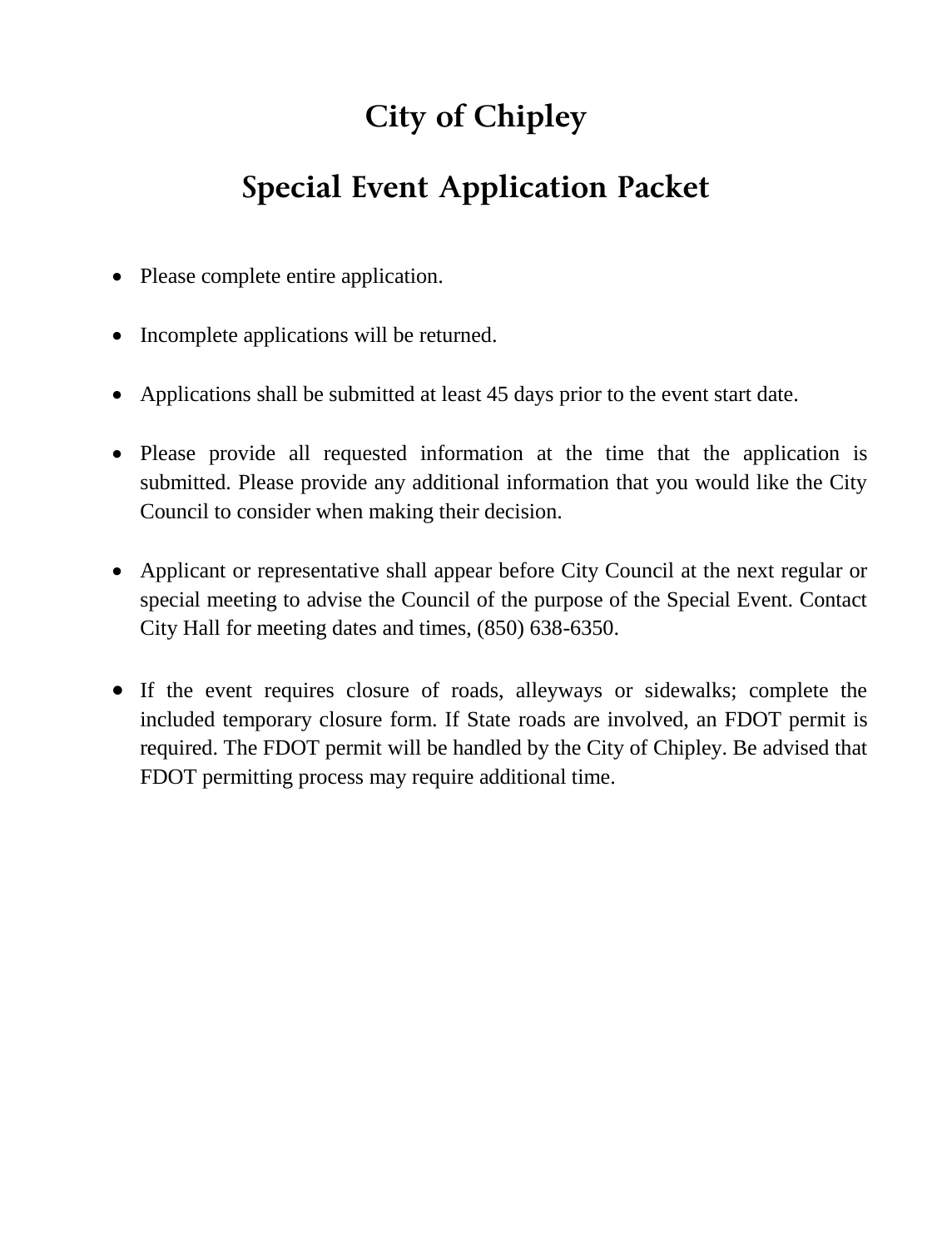

1442 Jackson Avenue P.0. Box 1007 Chipley, Florida 32428 (850) 638-6350 Fax: (850) 638-6318



#### **City of Chipley**

### **Special Event Application**

|                                                                                                                                                                                                                                |            | Indoors/Outdoors                                                                                                |
|--------------------------------------------------------------------------------------------------------------------------------------------------------------------------------------------------------------------------------|------------|-----------------------------------------------------------------------------------------------------------------|
|                                                                                                                                                                                                                                |            |                                                                                                                 |
|                                                                                                                                                                                                                                |            | Amount of Liability Insurance: 1990 Contains the Control of Amount of Liability Insurance: 1991 Contains the Co |
|                                                                                                                                                                                                                                |            |                                                                                                                 |
|                                                                                                                                                                                                                                |            |                                                                                                                 |
| Will fireworks be displayed? Yes/No If yes, provide name, license number and pyrotechnic plan to be<br>approved by Fire Chief.                                                                                                 |            |                                                                                                                 |
| Will amusement rides be available? Department of the control of the control of the control of the control of the control of the control of the control of the control of the control of the control of the control of the cont |            |                                                                                                                 |
| Number of participants anticipated per day:<br>Number of participants anticipated per day:                                                                                                                                     |            |                                                                                                                 |
|                                                                                                                                                                                                                                |            |                                                                                                                 |
|                                                                                                                                                                                                                                |            |                                                                                                                 |
| Approved [ ]                                                                                                                                                                                                                   | Denied [ ] |                                                                                                                 |
| Mayor's Signature:                                                                                                                                                                                                             |            | Date:                                                                                                           |